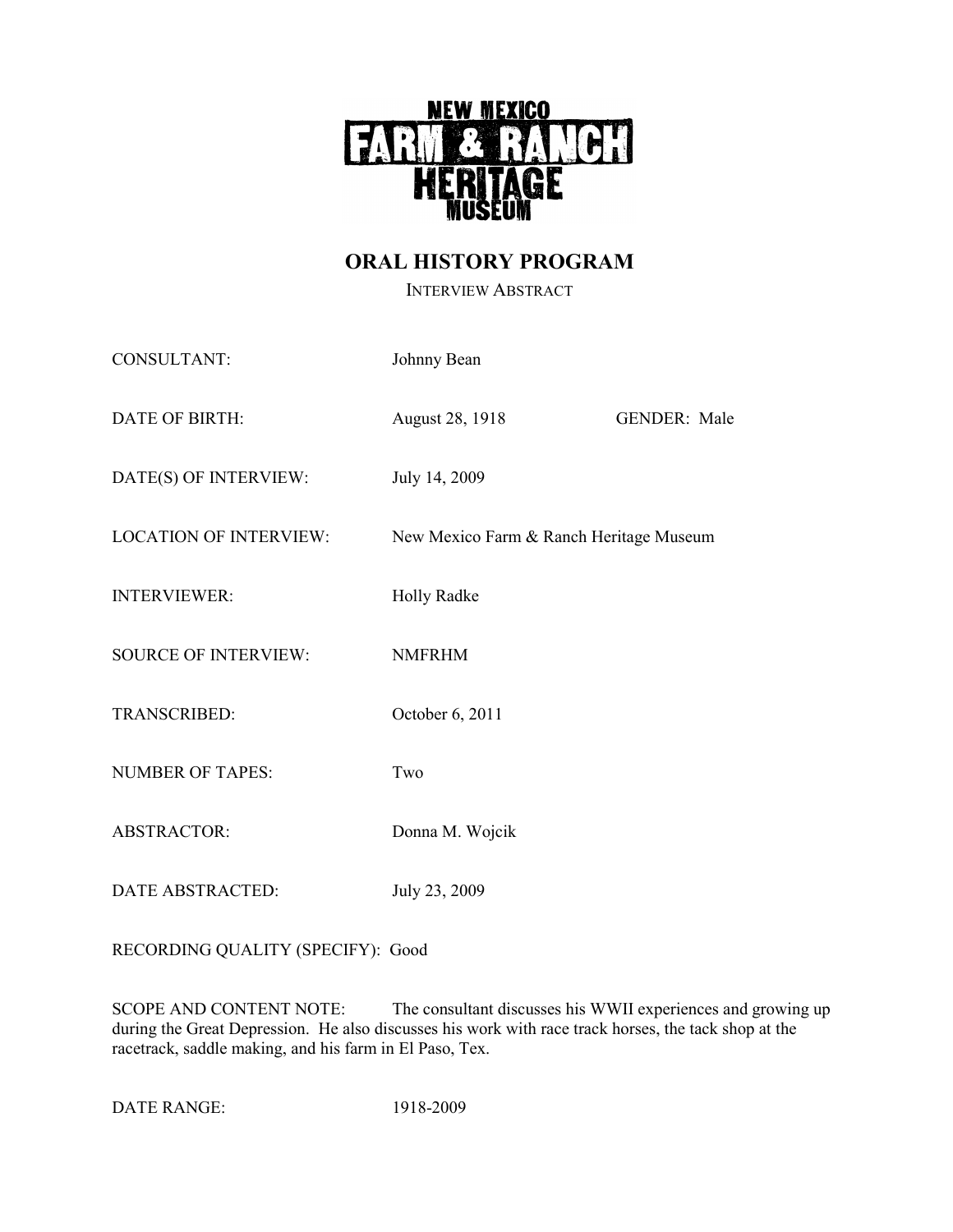# **ABSTRACT (IMPORTANT TOPICS IN ORDER OF APPEARANCE):**

# **TAPE ONE, SIDE A:**

Bean begins with a discussion about his farm in El Paso, Tex., which his son now runs. Family tragedies are briefly discussed, as is the brand block program at the Museum. The interviewer, Holly Radke, discusses the Museum's responsibility of preserving artifacts.

Bean discusses his parents. He is a "Depression baby," having grown up during the Great Depression. He currently runs a "horse hotel" in El Paso.

Bean describes the recycling of horses, a common practice in past years, and says that the whole horse was used for something. Bean was born in Searcy, Ark., a typical country town. Everyone had a garden and shared excess produce with others in the community. No one had money in those days. He recalls that typical wages were one dollar per day. His family farmed cotton, which was worth only about five cents a pound.

Bean joined the Army and was located at Fort Bliss, Tex. He was assigned to the 1<sup>st</sup> Cavalry unit and says that he had "the best job in the world" because he did nothing but ride horses all day. He spent some time in Louisiana before he was shipped overseas. He was stationed on the *Jose Navarra* and recalls that the ship was sunk in the Indian Ocean.

Bean quit school in the seventh grade and ran away from home twice. The second time he stayed with an uncle who owned a store, made corn whiskey, and taught him to gamble. He tells a story of how he thinks that his uncle told him that if the police came around he should give them a sack. Apparently the uncle was paying off the police. Bean says that he left home because he was not needed and his family could not support everyone. Politics and the dependency of Americans on welfare are discussed.

After he was discharged from the military, he chose to return to El Paso. He briefly discusses changes in land values.

#### **TAPE ONE, SIDE B:**

Bean begins a discussion about Bluemel's Saddle Shop in El Paso. He recalls that he first saw James Morris when Morris was working for Bluemel. Bean saw that Morris had a water canteen on his work bench even though he was stationed near a water fountain. [Editor's note: In a separate interview Morris explained this.] Morris did repairs and made some [horse] blinkers for Bean.

When Bean retired from the saddle business, he gave his shop and tools to Morris. At Morris' shop in Caballo, N.M., he has a room dedicated to Johnny Bean. Bean says he wanted to keep all his equipment together. Bean says that they make at least some of their tools. He used his G. I. Bill of Rights money to apprentice for S. D. Myres. He says that he was drawn to saddle making and working with leather as a child.

Bean discusses some of the people he has worked for and the different jobs he has done. He explains how he got involved in the racetrack business. He was the first person to gallop a horse on the Sunland Park track, which was just dirt at the time and had not been completed. He opened a shop at the racetrack and sold everything that the jockeys needed.

He briefly discusses the use of Ritalin to make horses run, which is now illegal. He discusses the loss of his first wife to polio.